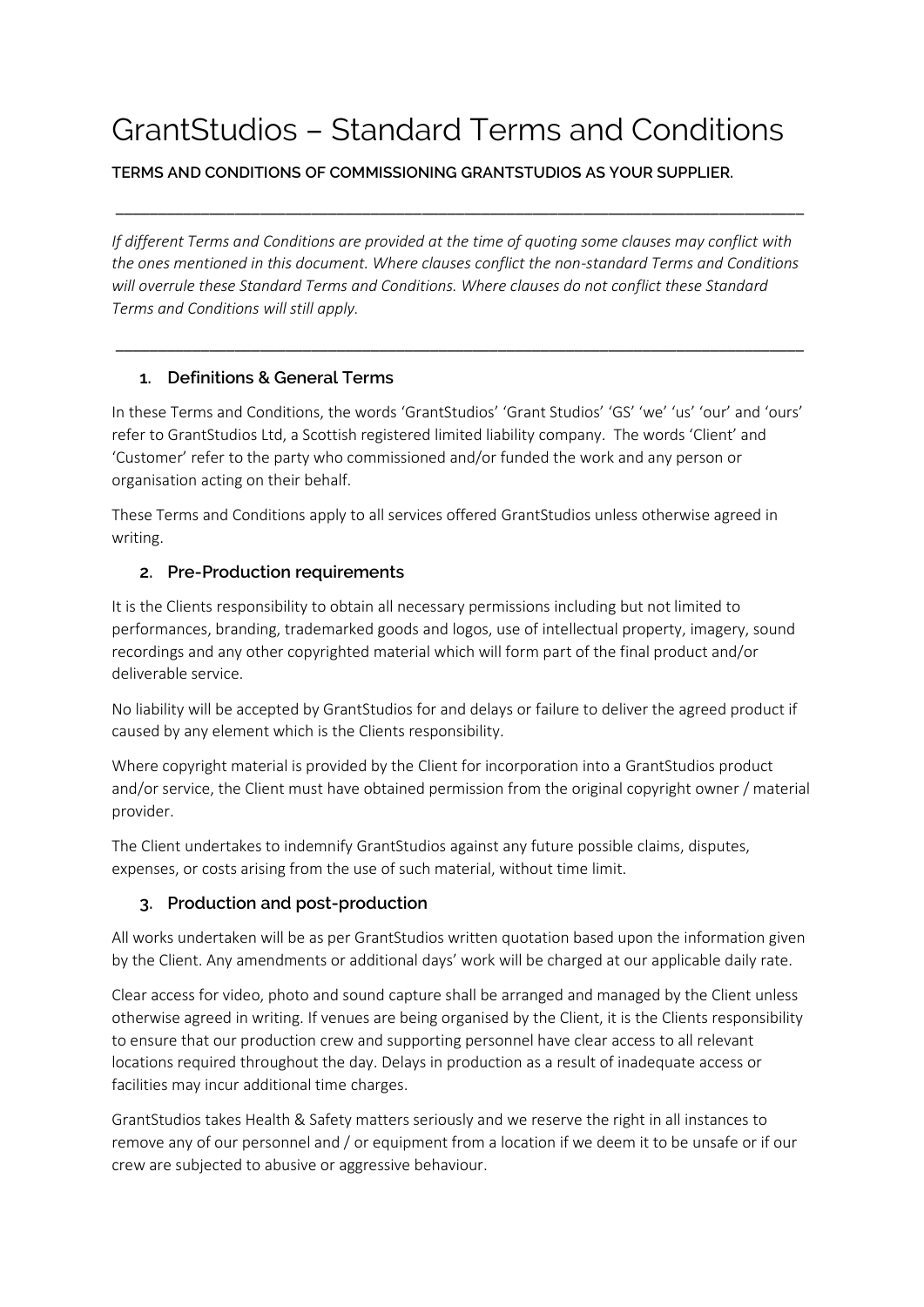In such circumstances the Client will be fully liable for any costs incurred or subsequently arising as a result. GrantStudios will observe the site safety rules at all times and will liaise with the appropriate responsible person(s) on location.

#### **4. Insurance**

GrantStudios carries public liability insurance cover of Five Million British Pounds Sterling. A copy of our insurance certificate can be provided on receipt of a request to our offices. Extended or upgraded specific project insurance cover can be provided if required upon request, provided this is agreed at the time of booking and included in the production brief.

## **5. Adverse weather conditions**

In the event of inclement weather which in our opinion would pose a risk to health & safety of our personnel or equipment or has the potential to prevent successful video, photo or audio capture, we reserve the right to change the date or time of filming to a more suitable date or time.

## **6. Client delays**

In the event of a project being delayed or aborted due to the Client's failure to adhere to the agreed dates, times, access, facilities, organisation or any other matter specified for the project, we reserve the right to re-schedule the affected days of filming and to charge for any additional costs which arise. No refund or credit will be given in respect of costs associated with the delayed or aborted original filming day(s).

## **7. Changes to the filming schedule**

In the event of the Client wishing to change or cancel the filming date we require a minimum of 10 days' notice. Failure to comply will result in the Client becoming 100% liable for all costs associated with the originally scheduled dates.

# **8. Equipment substitution**

In the event that GrantStudios experiences equipment failure or technical difficulties, all efforts will be made to find suitable replacement equipment and/or personnel so as not to delay or adversely impact upon the project quality or delivery. The equipment used on the project will be at the discretion of the senior member of the staff at GrantStudios, and no further claims or liability will be accepted.

# **9. Approval / amendments of draft footage**

Under normal circumstances one 'first cut' edit will be available for the Client for review and comment. One set of revisions will be incorporated within the agreed project cost provided that any revisions or amendments fall within the original agreed brief. Our video editing and production facility is available for Client viewing and review. Subsequent revisions or significant re-edits will be charged at a rate of £350 + VAT per day or part thereof.

# **10. Project duration and delivery**

Any indication given by GrantStudios of a project's duration is to be considered by the customer to be an estimation. GrantStudios will do everything possible to meet specific deadlines, providing there is clear communication, prompt payment and regular feedback from the Client. In all cases our liability will be limited to the agreed total cost of the project, less any costs incurred by us for any work already done on the project provided such work is within the agreed production brief.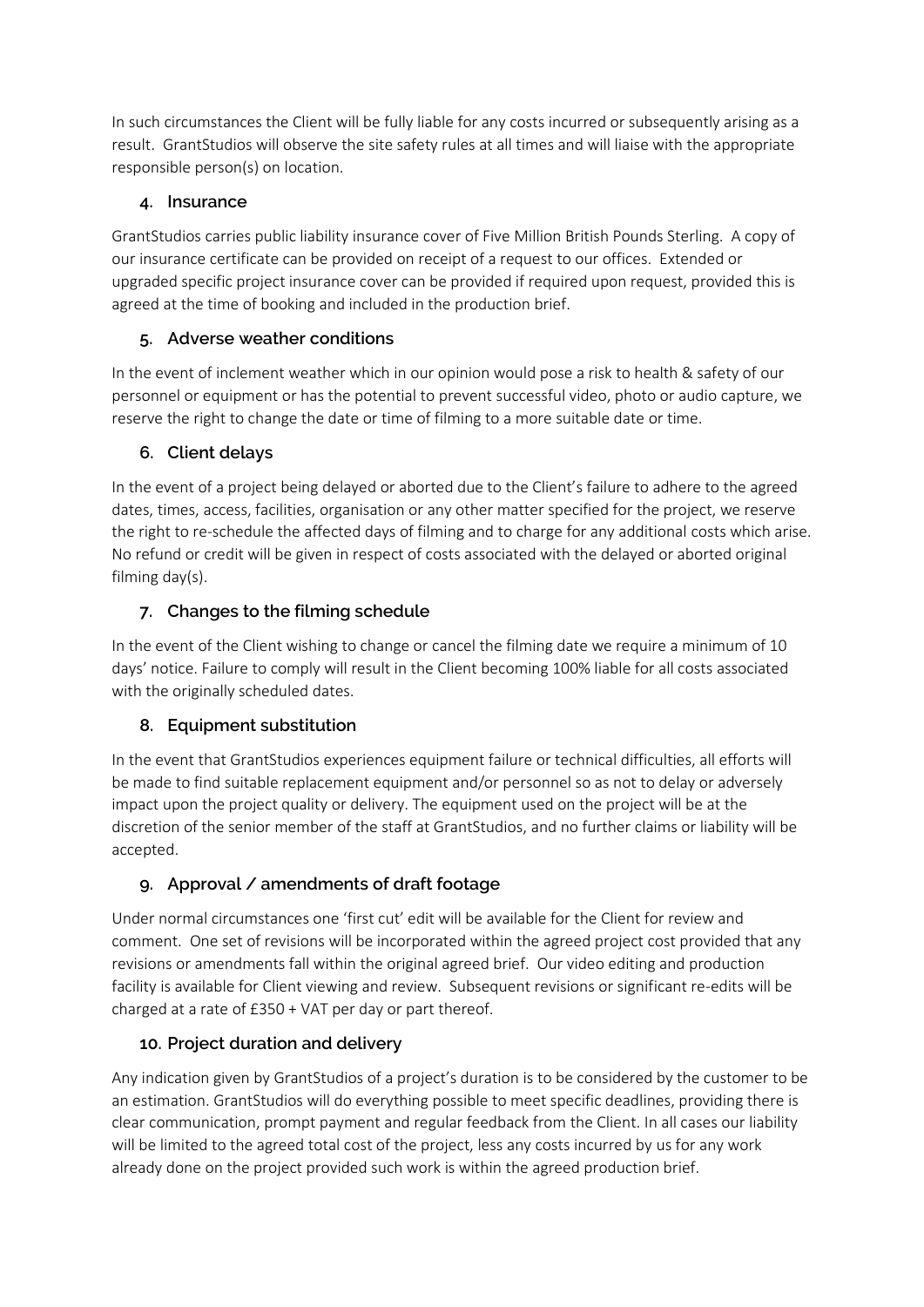GrantStudios will not under any circumstances be responsible for any loss, damage or costs arising from the late, erroneous, or non-delivery of the product.

### **11. Copyright**

GrantStudios asserts its full rights as copyright owner of all material that has been captured, processed, and/or produced by us, whether or not such material forms part of a finished project. The copyright of all produced material is solely owned by GrantStudios and is protected under UK law unless otherwise agreed in writing.

#### **12. Usage licence – rights to the use of project content**

Where the Client provides material to us for inclusion in any project, including but not limited to logos, images, trademarks, footage and audio, the relevant permission must be obtained in advance from the original copyright holder. By accepting these terms and conditions, the Client hereby indemnifies GrantStudios against any possible claims, disputes, expenses or similar that may arise from breaching any copyright laws or pre-existing terms and conditions attributed to the material.

We retain all rights to the usage of footage captured during the production of any Client commissioned project. As part of our video/photo production service, we will grant a time-unlimited licence for use of edited to the Client subject always to the following express condition:

"GrantStudios retains all copyright over any content we produce. A usage licence grants the Client permission to use the content in the state in which we provide it to the Client. Permission is not granted to re-edit, copy or alter the content in any way.

We reserve the rights to use any footage and related files from any Client-commissioned project in our showreels, as stock footage and for our own promotion.

GrantStudios assigns to the Client a licence to use the production in its complete delivered form only. We do not give permission for any material to be altered, edited or used as part of another production, unless this is expressly agreed in writing.

Provided that all monies due to us from the Client have been received as cleared funds in our bank account, and provided that the Client is not in breach of anything contained in these Terms and Conditions the Client is granted a perpetual usage licence relating to the video material in its delivered form.

We retain the right to use any of our copyright material for any legal purpose, including its use within projects for other Clients unless (a) we have granted an exclusive licence to any Client or (b) the material contains trademarks or specific intellectual or imagery copyrighted by the Client.

#### 13. **PAYMENT**

Our payment terms are strictly 30 days from date of invoice and in the event of an order being confirmed the Client accepts these terms. For some Clients, we require a 50% deposit on request, with payment by return.

We reserve the right to charge further interest and late payment fees on all overdue invoices as set out under the Late Payment of Commercial Debts (Interest) Act.

We will exercise our statutory right to claim interest and compensation for debt recovery costs under the late payment legislation if we are not paid according to agreed credit terms.